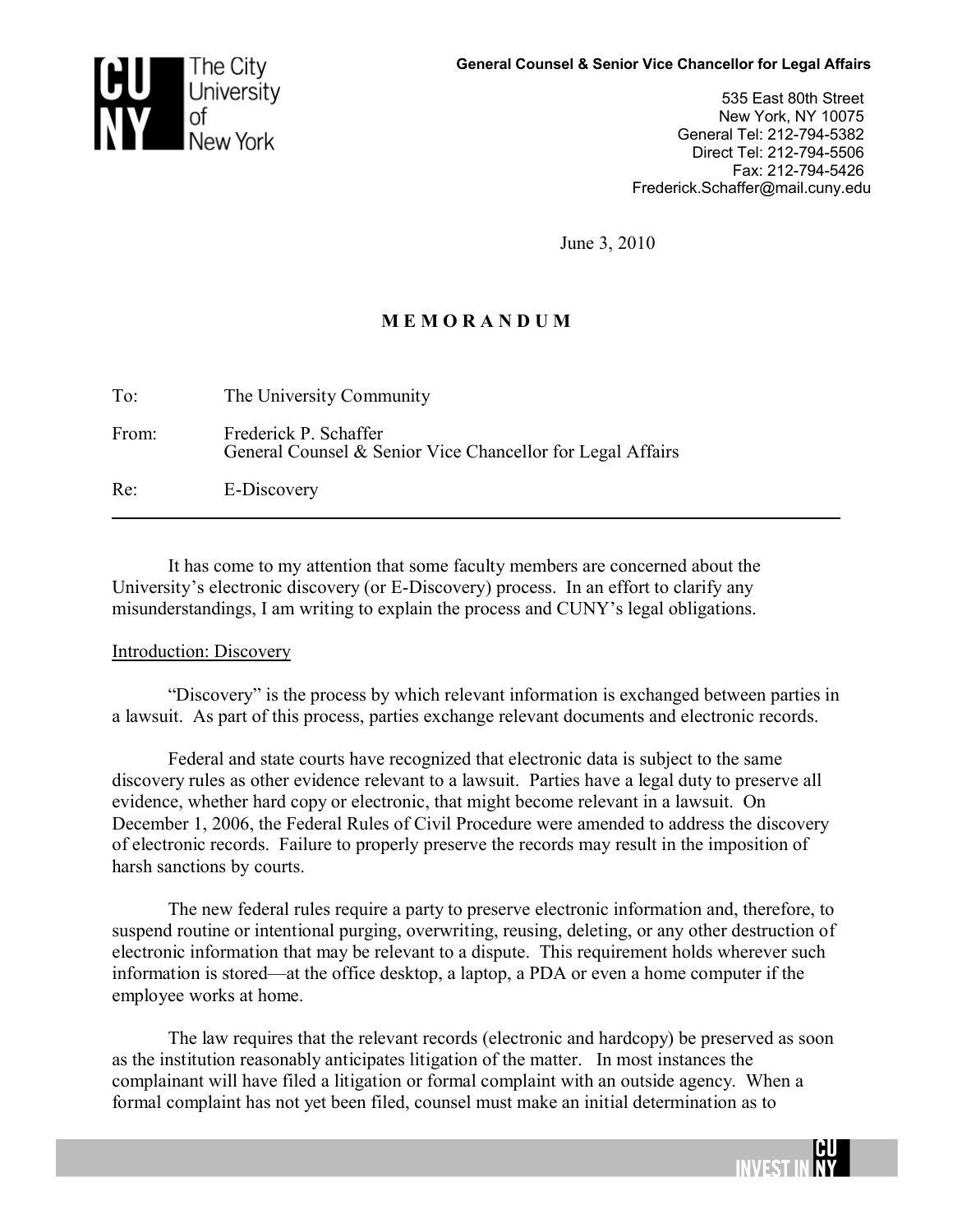whether a claim or dispute is reasonably likely to lead to litigation; for example, such a determination might result from a letter from a complainant's attorney threatening litigation. If, after reviewing the specific circumstances, counsel determines that the matter is reasonably likely to lead to litigation, the client must undertake the required process of preserving potentially relevant records. At this early state, it is difficult to ascertain which records might be relevant. Accordingly, the process of collecting and preserving potentially relevant records is necessarily over-inclusive so that relevant records are not erased or destroyed, even inadvertently.

### The Discovery Process at CUNY

Each President or Dean of the educational units that comprise CUNY has designated an Information Technology Designee (IT Designee) to work with the Legal Affairs Designee (LAD) and his/her staff to manage discovery on campus. As an initial matter, when the Office of the General Counsel (OGC) has determined that a claim or dispute is likely to lead to litigation, it will identify the individuals who might have information required to be preserved. OGC will then send such individuals a "litigation hold notice" alerting them to preserve all electronic or hardcopy records relating to the matter. In addition, the college IT Designee will take steps to make sure that the employee's electronic records stored on the college's central system are not inadvertently deleted by preserving copies on a secure restricted-access encrypted server of that individual's e-mail mailbox from the official college e-mail address and computer files from the individual's network storage location. **These steps are to insure preservation and not to review the contents of any preserved files.**

After these initial preservation steps are taken, the LAD and IT Designee will meet with each individual to identify and collect any relevant electronic and hardcopy documents that are legally required to be preserved. These records will be held in a secure location until either OGC or CUNY's outside attorneys (the State Attorney General's office for senior colleges and the City Law Department for community colleges) direct that additional action be taken, including applying key-word searches or other methods to identify the electronic records that contain relevant information and, therefore, must be reviewed by attorneys. The intent is to limit the review of files to only those identified as containing information relevant to the litigation.

#### Confidential Materials and Faculty Research

The E-Discovery process includes several safeguards to protect any confidential materials and faculty research, including human subject research. Any information that is initially preserved from a college email account or individual user drive on the college server is preserved on a secure restricted access server and encrypted. The purpose of the meeting with the LAD, IT Designee and faculty member or other employee is to limit the collection as much as possible to those electronic files that are relevant to the litigation. In general, confidential information, including research and data related to research, will not be collected unless that information is somehow relevant to the claims in the litigation. If such information is collected, it will be stored on the secure server and encrypted and not reviewed unless OGC determines that such